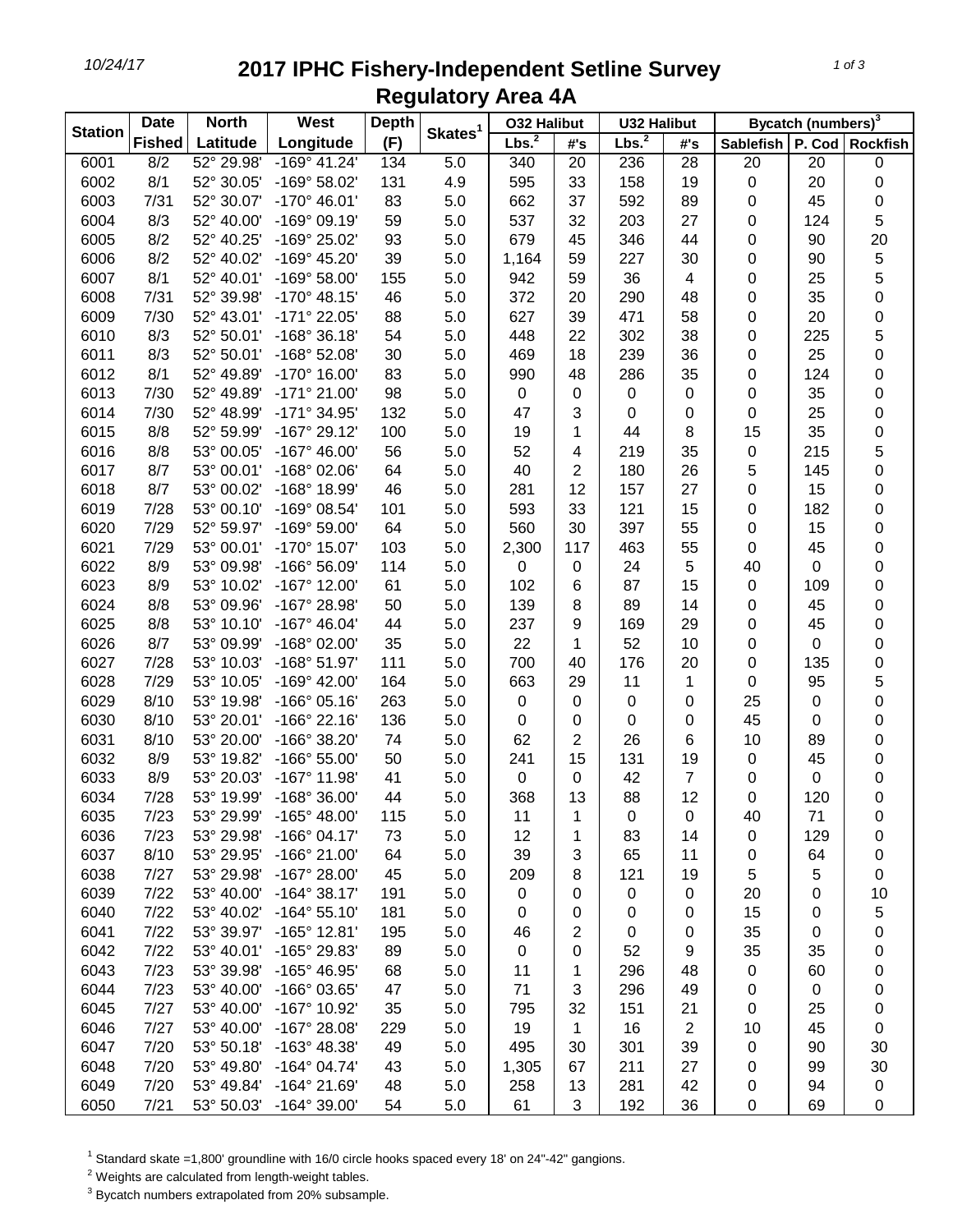## *10/24/17* **2017 IPHC Fishery-Independent Setline Survey Regulatory Area 4A**

| <b>Station</b> | <b>Date</b>   | <b>North</b> | West                  | <b>Depth</b> |                     | <b>032 Halibut</b> |                | <b>U32 Halibut</b> |     | Bycatch (numbers) <sup>3</sup> |     |                   |
|----------------|---------------|--------------|-----------------------|--------------|---------------------|--------------------|----------------|--------------------|-----|--------------------------------|-----|-------------------|
|                | <b>Fished</b> | Latitude     | Longitude             | (F)          | Skates <sup>1</sup> | Lbs. <sup>2</sup>  | #'s            | Lbs. <sup>2</sup>  | #'s | Sablefish                      |     | P. Cod   Rockfish |
| 6051           | $\sqrt{7/18}$ | 53° 50.03'   | $-164^{\circ} 56.00'$ | 62           | 5.0                 | 33                 | 2              | 114                | 18  | 20                             | 50  | $\boldsymbol{0}$  |
| 6052           | 7/18          | 53° 50.06'   | $-165^{\circ}$ 11.96' | 59           | 5.0                 | 11                 | 1              | 92                 | 16  | 5                              | 84  | $\pmb{0}$         |
| 6053           | 7/17          | 53° 49.95'   | -165° 29.01'          | 50           | 5.0                 | 40                 | 2              | 219                | 38  | 0                              | 119 | $\boldsymbol{0}$  |
| 6054           | 7/17          | 53° 50.09'   | $-165^{\circ}$ 46.00  | 41           | 5.0                 | 99                 | 6              | 300                | 51  | 0                              | 40  | 0                 |
| 6055           | 8/11          | 53° 50.00'   | $-166°02.81'$         | 41           | 5.0                 | 376                | 15             | 214                | 36  | 0                              | 0   | $\pmb{0}$         |
| 6056           | 8/11          | 53° 50.08'   | -166° 20.02'          | 140          | 5.0                 | 54                 | 3              | 114                | 15  | 0                              | 90  | 5                 |
| 6057           | 7/19          | 54° 00.00'   | $-164^{\circ}$ 06.26' | 41           | 5.0                 | 133                | 6              | 114                | 20  | 0                              | 59  | $\mathbf 0$       |
| 6058           | 7/21          | 53° 59.88'   | -164° 22.76'          | 57           | 5.0                 | 25                 | 2              | 172                | 36  | 0                              | 119 | $\boldsymbol{0}$  |
| 6059           | 7/21          | 53° 59.99'   | $-164^{\circ}$ 40.02' | 53           | 5.0                 | 51                 | 4              | 199                | 38  | 0                              | 45  | $\boldsymbol{0}$  |
| 6060           | 7/18          | 53° 59.93'   | -164° 56.99'          | 44           | 5.0                 | 38                 | 1              | 109                | 25  | 0                              | 50  | $\boldsymbol{0}$  |
| 6061           | 7/18          | 54° 00.12'   | -165° 12.00'          | 40           | 5.0                 | 829                | 26             | 154                | 26  | 0                              | 60  | 0                 |
| 6062           | 7/17          | 53° 59.86'   | -165° 29.00'          | 41           | 5.0                 | 23                 | $\overline{2}$ | 232                | 42  | 0                              | 45  | $\boldsymbol{0}$  |
| 6063           | 7/17          | 54° 00.00'   | $-165^{\circ}$ 46.00  | 52           | 5.0                 | 1,768              | 62             | 150                | 26  | 0                              | 20  | $\boldsymbol{0}$  |
| 6064           | 7/19          | 54° 10.00'   | -164° 07.02'          | 38           | 5.0                 | 158                | 3              | 103                | 19  | 0                              | 129 | $\boldsymbol{0}$  |
| 6065           | 7/19          | 54° 09.95'   | $-164^{\circ}$ 24.74' | 49           | 5.0                 | 13                 | 1              | 157                | 30  | 0                              | 80  | $\boldsymbol{0}$  |
| 6066           | 7/21          | 54° 09.56'   | -164° 39.92'          | 40           | 5.0                 | 245                | 10             | 250                | 44  | 0                              | 10  | 0                 |
| 7001           | 7/16          | 54° 29.98'   | $-165^{\circ}$ 44.03' | 205          | 5.0                 | 19                 | 1              | 49                 | 9   | 0                              | 5   | $\pmb{0}$         |
| 7002           | 7/11          | 54° 29.94'   | $-166°$ 18.86'        | 270          | 5.0                 | 80                 | 5              | 11                 | 1   | 5                              | 0   | 0                 |
| 7003           | 7/11          | 54° 29.95'   | -166° 35.97'          | 265          | 5.0                 | 0                  | 0              | 0                  | 0   | 10                             | 0   | 0                 |
| 7004           | 7/11          | 54° 29.95'   | -166° 52.78'          | 261          | 5.0                 | 0                  | 0              | 0                  | 0   | 0                              | 0   | 0                 |
| 7006           | 6/24          | 54° 39.96'   | -165° 26.01'          | 110          | 5.0                 | 0                  | 0              | 16                 | 3   | 0                              | 84  | $\mathbf 0$       |
| 7007           | 6/24          | 54° 40.09'   | $-165^{\circ}$ 43.10  | 181          | 5.0                 | 0                  | 0              | 209                | 28  | 10                             | 40  | 0                 |
| 7008           | 7/16          | 54° 39.79'   | -166° 00.77'          | 182          | 5.0                 | 67                 | 5              | 58                 | 6   | $\pmb{0}$                      | 0   | $\boldsymbol{0}$  |
| 7009           | 7/15          | 54° 39.38'   | $-166^\circ$ 18.00    | 180          | 5.0                 | 174                | 10             | 44                 | 5   | 0                              | 0   | $\boldsymbol{0}$  |
| 7010           | 7/15          | 54° 40.00'   | -166° 34.99'          | 184          | 5.0                 | 261                | 15             | 51                 | 5   | 0                              | 0   | $\boldsymbol{0}$  |
| 7011           | 7/10          | 54° 40.22'   | -166° 53.00'          | 207          | 5.0                 | 60                 | 4              | 9                  | 1   | 0                              | 0   | 10                |
| 7012           | 7/10          | 54° 40.01'   | -167° 10.03'          | 248          | 5.0                 | 0                  | 0              | 0                  | 0   | 5                              | 0   | $\pmb{0}$         |
| 7013           | 6/24          | 54° 49.81'   | -165° 25.00'          | 84           | 5.0                 | 0                  | 0              | 22                 | 4   | 5                              | 20  | $\boldsymbol{0}$  |
| 7014           | 6/24          | 54° 50.15'   | -165° 43.00'          | 84           | 5.0                 | 0                  | 0              | 76                 | 14  | 5                              | 70  | $\boldsymbol{0}$  |
| 7015           | 7/16          | 54° 46.95'   | -165° 59.84'          | 103          | 5.0                 | 26                 | $\overline{c}$ | 0                  | 0   | 0                              | 25  | $\pmb{0}$         |
| 7016           | 7/15          | 54° 49.79'   | $-166^{\circ}$ 18.02' | 91           | 5.0                 | 56                 | 3              | 0                  | 0   | 0                              | 10  | $\pmb{0}$         |
| 7017           | 7/15          | 54° 50.03'   | -166° 34.76'          | 107          | 4.8                 | 85                 | 4              | 0                  | 0   | 0                              | 10  | $\boldsymbol{0}$  |
| 7018           | 7/10          | 54° 50.07'   | -166° 52.00'          | 143          | 5.0                 | 49                 | 3              | 11                 | 1   | 10                             | 30  | $\pmb{0}$         |
| 7019           | 7/10          | 54° 49.86'   | -167° 10.02'          | 194          | 5.0                 | 100                | $\overline{7}$ | 0                  | 0   | 10                             | 0   | $\mathbf 0$       |
| 7021           | 7/9           | 55° 00.05'   | -166° 33.99'          | 80           | 5.0                 | 280                | 16             | 44                 | 5   | 0                              | 80  | 0                 |
| 7022           | 7/9           | 55° 00.11'   | -166° 52.01'          | 84           | 5.0                 | 242                | 12             | 36                 | 4   | 0                              | 69  | 0                 |
| 7023           | 7/8           | 54° 59.88'   | -167° 08.93'          | 96           | 5.0                 | 285                | 16             | 52                 | 6   | 0                              | 10  | 0                 |
| 7024           | 7/8           | 55° 00.31'   | $-167^{\circ}$ 27.13' | 159          | 5.0                 | 1,277              | 69             | 82                 | 9   | 0                              | 10  | 0                 |
| 7025           | 7/9           | 55° 10.01'   | -166° 34.00'          | 77           | 5.0                 | 187                | 9              | 65                 | 8   | 0                              | 40  | 0                 |
| 7026           | 7/9           | 55° 09.96'   | $-166°51.05'$         | 79           | 5.0                 | 217                | 13             | 85                 | 10  | 0                              | 50  | 0                 |
| 7027           | 7/8           | 55° 10.34'   | -167° 09.08'          | 82           | 5.0                 | 222                | 12             | 68                 | 8   | 5                              | 25  | 0                 |
| 7028           | 7/8           | 55° 10.03'   | $-167^{\circ}$ 26.01' | 89           | 5.0                 | 25                 | $\overline{2}$ | 9                  | 1   | 0                              | 59  | 0                 |
| 7029           | 6/25          | 55° 10.09'   | $-167^{\circ}$ 44.11' | 167          | 5.0                 | 1,204              | 65             | 113                | 12  | 5                              | 15  | 0                 |
| 7030           | 6/25          | 55° 20.18'   | $-167^{\circ}$ 44.01' | 89           | 5.0                 | 197                | 12             | 48                 | 5   | 0                              | 110 | 0                 |
| 7031           | 6/25          | 55° 20.08'   | $-168°01.17'$         | 199          | 5.0                 | 160                | 10             | 37                 | 4   | 0                              | 5   | 15                |
| 7032           | 7/7           | 55° 30.13'   | $-168°01.19'$         | 79           | 5.0                 | 0                  | 0              | 19                 | 2   | 5                              | 114 | $\pmb{0}$         |
| 7033           | 7/7           | 55° 30.08'   | $-168°$ 19.11'        | 136          | 5.0                 | 170                | 7              | 0                  | 0   | 0                              | 79  | 0                 |
| 7034           | 7/7           | 55° 39.91'   | -168° 37.02'          | 80           | 5.0                 | 12                 | 1              | 6                  | 1   | 0                              | 110 | 0                 |
| 7035           | 7/6           | 55° 50.20'   | -168° 37.02'          | 79           | 5.0                 | 148                | 9              | 47                 | 7   | 0                              | 84  | 0                 |
| 7036           | 7/6           | 55° 50.43'   | $-168^{\circ}$ 52.32' | 125          | 5.0                 | 82                 | 4              | 35                 | 4   | 5                              | 74  | $\boldsymbol{0}$  |

<sup>1</sup> Standard skate =1,800' groundline with 16/0 circle hooks spaced every 18' on 24"-42" gangions.

Weights are calculated from length-weight tables.

Bycatch numbers extrapolated from 20% subsample.